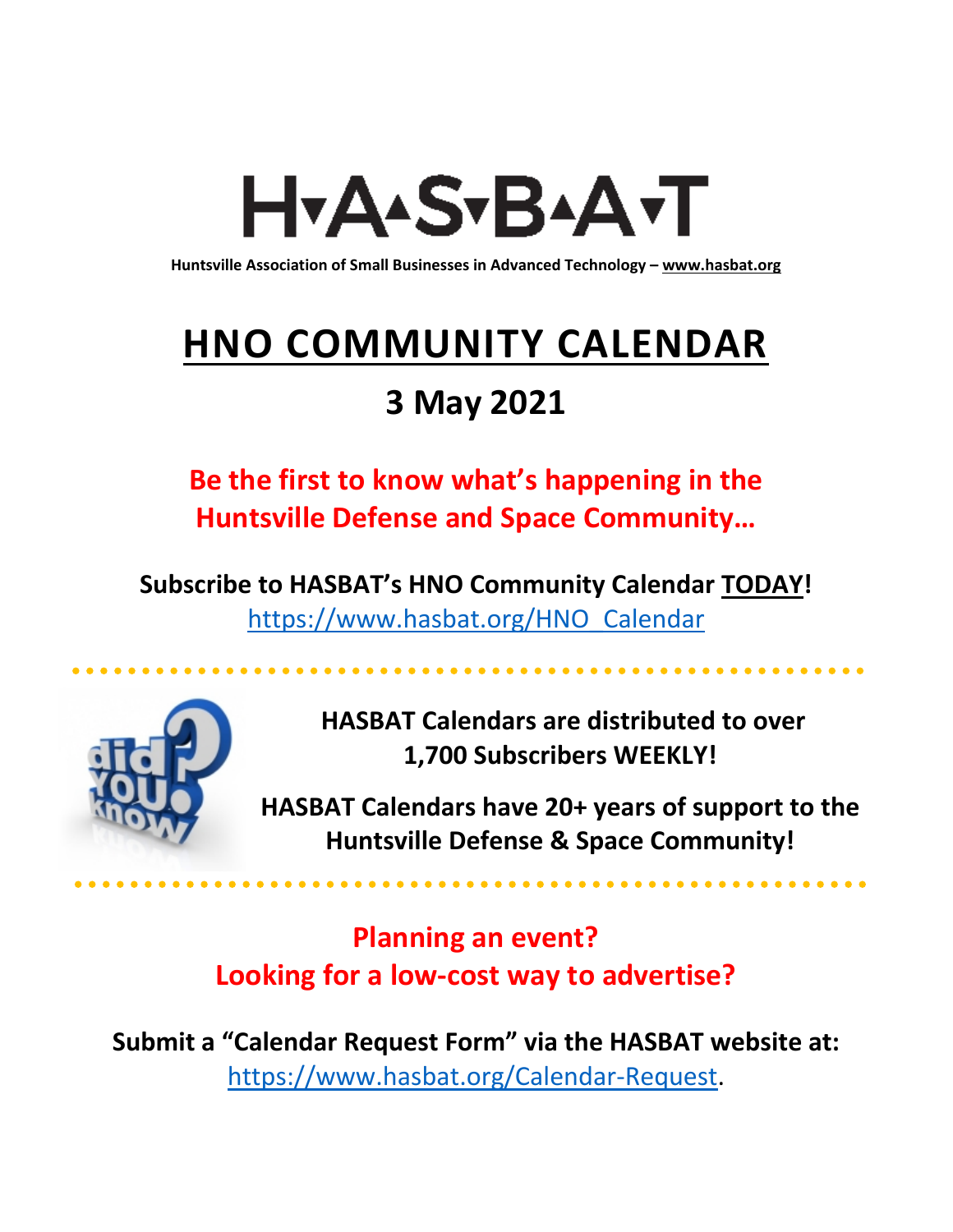

**HNO COMMUNITY CALENDAR**

# **3 MAY 2021**

# **Table of Contents**

Instructions: Click CTRL+Enter to access any area(s) of interest, or scroll to the appropriate section

#### **NOTES TO THE CALENDAR**

- *For special event information, contact the appropriate protocol office.*
- *The POC data provided for each calendar entry represents the best information available.*
- *There is an Advanced Planning Calendar if you want to look ahead and avoid conflicts.*
- *Any updates or corrections, please email HASBAT at [calendar@hasbat.org.](mailto:calendar@hasbat.org)*



# **PROUDLY SERVING BUSINESSES IN THE HUNTSVILLE DEFENSE & SPACE COMMUNITY**

Page 2 of 11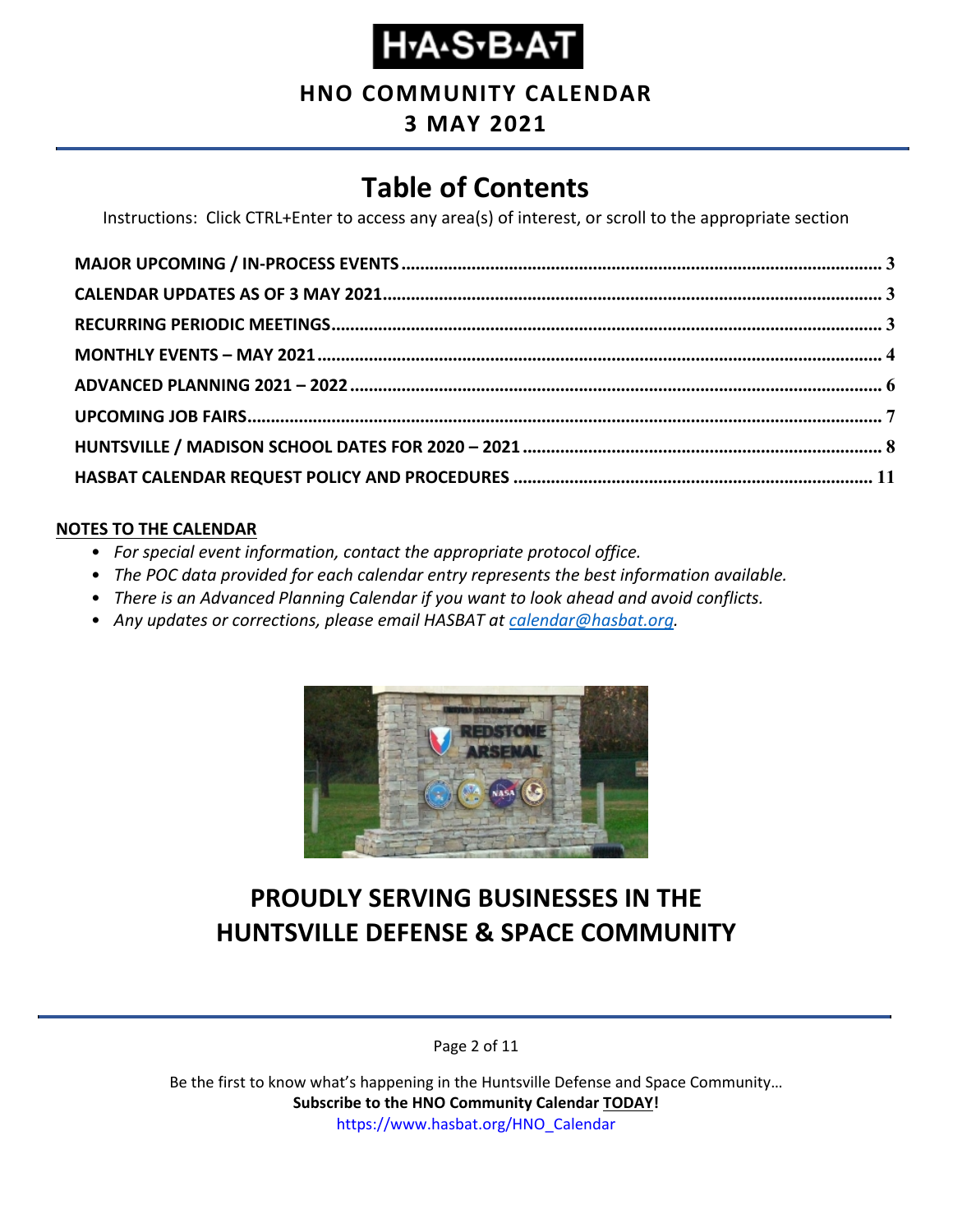#### **HNO COMMUNITY CALENDAR**

### **3 MAY 2021**

### <span id="page-2-0"></span>**MAJOR UPCOMING / IN-PROCESS EVENTS**

• **No major short-term events**

### <span id="page-2-1"></span>**CALENDAR UPDATES AS OF 3 MAY 2021**

• **13 MAY 21 (Virtual): The Huntsville Alabama L5 (HAL5) Society Presents "Gerald K. O'Neill and the Future that Calls Us."** HAL5 is a Not-for-profit 501(c)(3), space educational and advocacy organization that believes space development can stimulate our world with immeasurable benefits and ultimately allow room to grow for our society**.** The presentation occurs via Zoom from 7–8:30 p.m. CDT. The presenter is Ms. Emily Carney who is a spaceflight enthusiast and blogger. To attend follow the below Zoom link: <https://us02web.zoom.us/j/82020125503?pwd=bGdISW90L214OWFFdVNwYUo0MlRwdz09>. The passcode is 818097. The cost is free

### <span id="page-2-2"></span>**RECURRING PERIODIC MEETINGS**

- Huntsville Accounting and Financial Women's Alliance (AFWA) Meeting: 3<sup>rd</sup> Tues. @1730, Terranova's [www.huntsvilleafwa.org](http://www.huntsvilleafwa.org/)
- **Air Force Association**: 3<sup>rd</sup> Thurs. @1730, details TBD [Brenda.armstrong@edwardjones.com](mailto:Brenda.armstrong@edwardjones.com)
- **Energy HSV**: Periodic Breakfast Meetings and Luncheons, for more information, contact Trisha Truitt [trisha.truitt@energyhuntsville.com](mailto:trisha.truitt@energyhuntsville.com) or Kecia Pierce [kecia.pierce@energyhuntsville.com](mailto:kecia.pierce@energyhuntsville.com) for details.
- Huntsville Aerospace Marketing Association (HAMA) Membership Luncheon: 2<sup>nd</sup> Fri. @1100 1300, Jackson Center – [reservations@hamaweb.org](mailto:reservations@hamaweb.org)
- HASBAT Monthly Membership Meeting: 1<sup>st</sup> Thurs. (2<sup>nd</sup> during Fed. Holidays) @0700-0830 or 1100-1300, Jackson Center – [www.hasbat.org/events](http://www.hasbat.org/events)
- HASBAT Quarterly Training Session: 1<sup>st</sup> Thurs. (2<sup>nd</sup> during Fed. Holidays) @0930-1100, Jackson Center and other venues per topic – [www.hasbat.org/events](http://www.hasbat.org/events)
- **International Cost Estimating & Analysis Association (ICEAA) Greater Alabama Chapter Workshop**: 2nd Tuesday – <http://www.iceaaonline.com/chapters/greater-alabama-chapter/>
- **Military Officers Association of America (MOAA)**: Last Wed of the Month @1100, Summit Club [csdowning@bellsouth.net](mailto:csdowning@bellsouth.net)
- **North Alabama Veterans & Fraternal Organization Coalition (NAVFOC): 1<sup>st</sup> Weds., American Legion-Post** 229 – [www.navfoc.org](http://www.navfoc.org/)
- **National Contract Management Agency (NCMA) Monthly Meeting**: 3rd Thurs., Check website for time and location – [www.ncmahsv.org](http://www.ncmahsv.org/)
- **Project Management Institute North Alabama Chapter (PMI-NAC) Monthly Meeting:** Breakfast Meetings the first Thursday of every month at 7:30 AM in Redstone Federal Credit Union (RFCU) Atrium. Luncheon Meetings the third Tuesday of every month at 11:30 AM in Jackson Center. See website for details:

Page 3 of 11

Be the first to know what's happening in the Huntsville Defense and Space Community…

**Subscribe to the HNO Community Calendar TODAY!** 

https://www.hasbat.org/HNO\_Calendar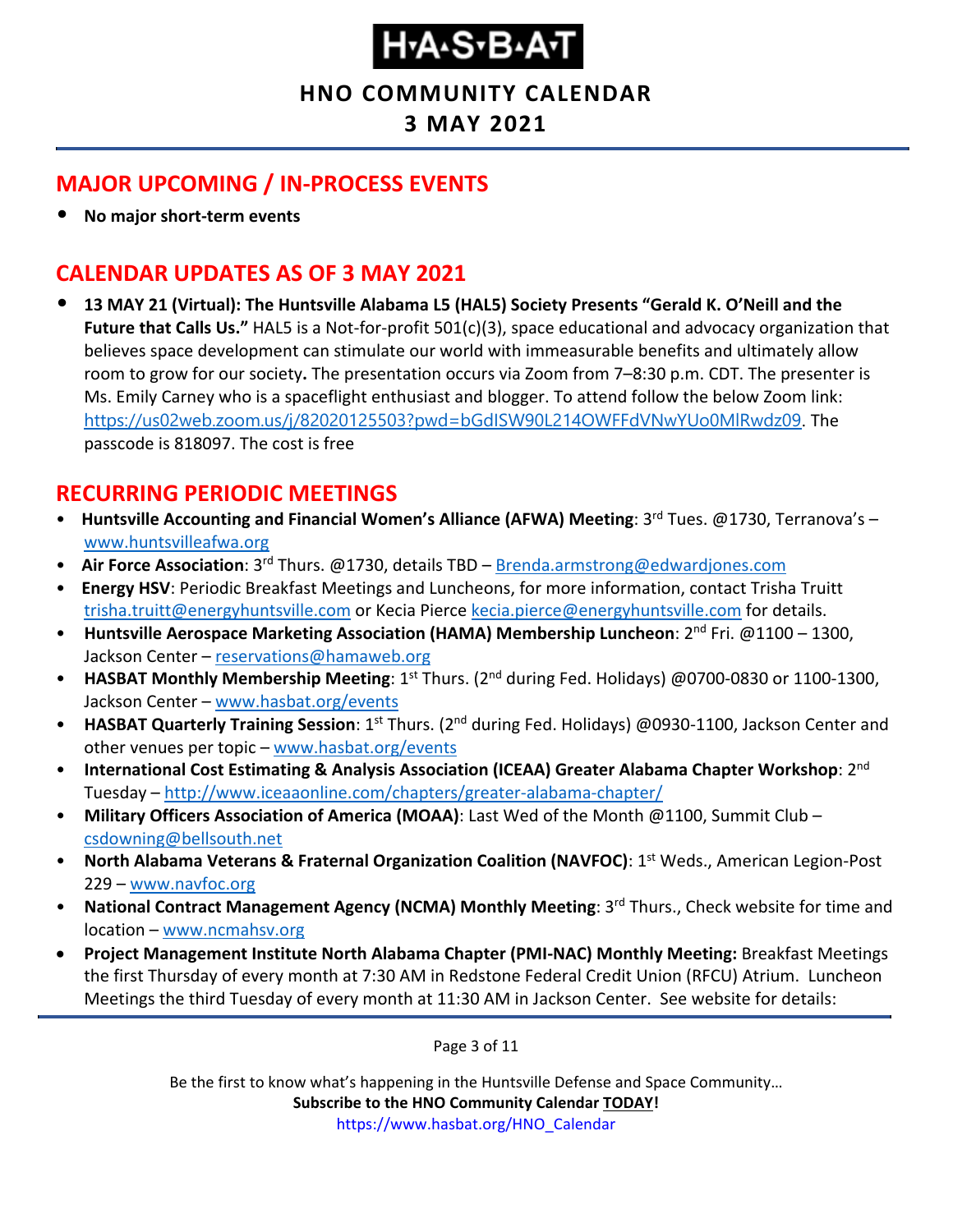#### **HNO COMMUNITY CALENDAR**

### **3 MAY 2021**

#### [www.pmi-nac.org](http://www.pmi-nac.org/)

- **Rocket City Adjutants General Corps Regimental Association (RCAGCRA)**: 2nd Thurs. @1130-1300, Java Café – [sherenroberts@yahoo.com](mailto:sherenroberts@yahoo.com)
- **Redstone Arsenal (RSA) Mil. & Civ. Club (RSAMCC) Lunch**: 2nd Tues, @1000-1230, The Summit [www.rsacwc.org](http://www.rsacwc.org/)
- **Redstone Arsenal Sergeant Majors Association**: 3rd Thurs. @0630-0730, USAG HQ Conf. Rm. D101 for info go to [info@redstonesma.org](mailto:info@redstonesma.org) or their website at [http://www.redstonesma.org](http://www.redstonesma.org/)
- **Redstone Arsenal Warrant Officers Association**: 2nd Weds. @1130-1300, Bowling Alley [www.redstonewarrants.com](http://www.redstonewarrants.com/)
- **Society of American Military Engineers (SAME)**: 2nd Thurs., Redstone Federal Credit Union (RFCU 220 Wynn) – [tfoster@ssr-inc.com](mailto:tfoster@ssr-inc.com)
- **Vietnam Veterans of America (VVA) Chapter #1067**: 2nd Thurs. @1700, American Legion (Drake Ave.) [wharmon446@charter.net](mailto:wharmon446@charter.net)

### <span id="page-3-0"></span>**MONTHLY EVENTS – MAY 2021**

- **4 MAY 21 (Virtual): Federal Procurement: Market Research - Know Yourself, Your Industry, Find Your Customer.** During this federal procurement readiness course that runs from 11:00-12:30 CST, participants learn who your customer and competition are and what potential opportunities might be available to your Small Business. The guest presenter is Mr. Tom Rogers, SBA Procurement Center Representative, Area III Government Contracting. For registration and details go to: [https://asbdc.ecenterdirect.com/events/signup/8873.](https://asbdc.ecenterdirect.com/events/signup/8873) The cost is free
- **4 MAY 21 (Virtual): 2021 Cyber Insurance for the Defense Industry: Some Legal Issues.** Sponsored by the Huntsville Chamber of Commerce, this event runs from 10:00-11:00 CST. The training notes that Cyber risks are growing for defense contractors, but cyber insurance products are new and unfamiliar to many. This talk will cover some of the latest legal issues surrounding cyber insurance for the DoD supply chain. Details and registration at: [https://hsvchamber.chambermaster.com/eventregistration/register/10915.](https://hsvchamber.chambermaster.com/eventregistration/register/10915) The cost for Huntsville Chamber of Commerce members is \$5, the cost for non-members is \$10
- **6 MAY 21 (In Person): HASBAT Membership Luncheon**. HASBAT sponsors a membership luncheon from 11:30 – 1:00 PM at the Jackson Center. The guest speaker is Mr. Warren O'Donell, Program Manager, International Programs, from Program Executive Office Missiles and Space. See [www.hasbat.org/events](http://www.hasbat.org/events)
- **6 MAY 21 (Virtual): 2021 LinkedIn: 10 Tips & Tricks for Small Business Marketing.** Sponsored by the Huntsville Chamber of Commerce, this event runs from 11:00-12:00 CST. This virtual workshop shows attendees 10 ways to use LinkedIn to help grow their Small Business while they target their customers & prospects. Attendees will learn how to better brand their company and better connect to the right customers, vendors, and referral partners. Details and registration at:

Page 4 of 11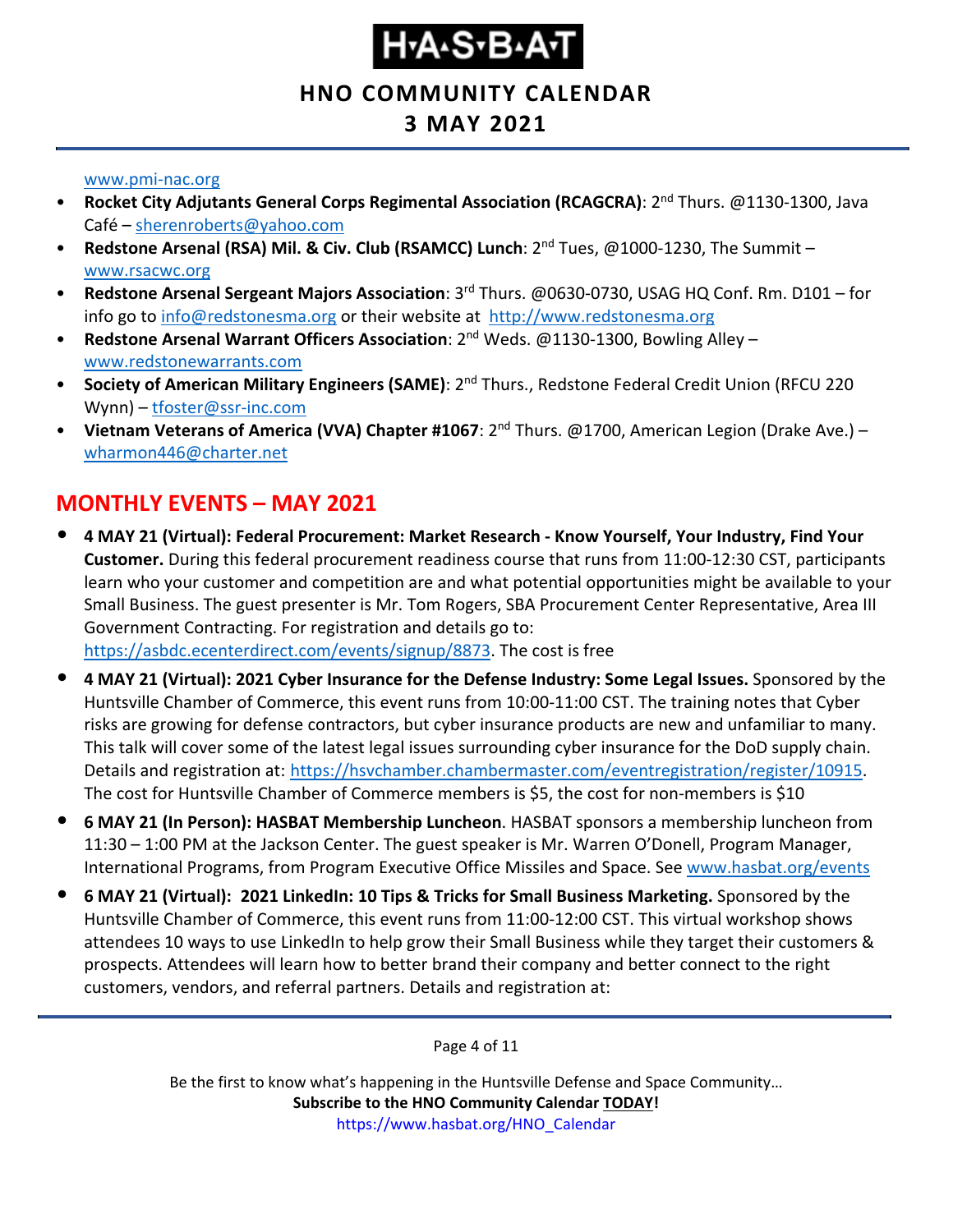### **HNO COMMUNITY CALENDAR 3 MAY 2021**

[https://hsvchamber.chambermaster.com/eventregistration/register/10916.](https://hsvchamber.chambermaster.com/eventregistration/register/10916) The cost for Huntsville Chamber of Commerce members is \$5, the cost for non-members is \$10

- **10 MAY 21 (In-Person): Capture2 Proposal GovCon Happy Hour at Yellowhammer Brewing.** Join other GovCon executives at [Yellowhammer](https://www.yellowhammerbrewery.com/) Brewing at 2600 Clinton Ave West in Huntsville from 4:00 to 6:00 pm for networking and a happy hour. Capture2Proposal integrates market intelligence, capture and proposal management, and is a superior alternative to disparate, legacy software products. The event will be hosted by Christopher Pohle, the Capture2Proposal Founder and CEO. Registration and more details at: [https://capture2proposal.com/capture2proposal-happy-hour-yellowhammer-brewing/.](https://capture2proposal.com/capture2proposal-happy-hour-yellowhammer-brewing/) The cost is free
- **11 MAY 21 (In-Person): Capture2Proposal Lunch & Learn and Happy Hour.** Join other GovCon executives at the [Rocket City Tavern](https://www.rocketcitytavern.com/) on 2100 Rideout Road in Huntsville for networking, and to hear from your peers how Capture2Proposal has helped them win more Federal business. Capture2Proposal integrates market intelligence, capture, and proposal management, and is a superior alternative to disparate, legacy software products. The event is hosted by Christopher Pohle, the Capture2Proposal Founder and CEO. The lunch event begins at 12 noon for networking, followed by lunch & presentation at 12:30 pm. The Happy Hour portion runs from 4pm – 6pm.

Registration for the Lunch and Learn is at: [https://capture2proposal.com/huntsville/.](https://capture2proposal.com/huntsville/) Registration for the Happy Hour is at: [https://capture2proposal.com/capture2proposal-happy-hour](https://capture2proposal.com/capture2proposal-happy-hour-rocket-city-tavern/)[rocket-city-tavern/.](https://capture2proposal.com/capture2proposal-happy-hour-rocket-city-tavern/) The cost for both events is free

- **11 MAY 21 (Virtual): Federal Procurement: Tools – GSA E-buy, beta.sam.gov.** During this federal procurement readiness course that runs from 11:00-12:30 CST, participants learn about the various free software tools that are available to enable you through the procurement process. For registration and details go to: [https://asbdc.ecenterdirect.com/events/signup/8874.](https://asbdc.ecenterdirect.com/events/signup/8874) The cost is free
- **11-13 MAY 21 (Virtual): Missile Defense Agency Small Business Conference.** The MDA Small Business Programs Conference is designed to assist small and large contractors in doing business with MDA by providing information about opportunities to support the Missile Defense System requirements in upcoming procurements; provide opportunities for matchmaking with MDA Representatives, MDA Prime Contractors, other Government agencies and networking with small and large businesses. See the daily agenda and registration at: [https://catalystcenter.ecenterdirect.com/events/971468.](https://catalystcenter.ecenterdirect.com/events/971468) The cost is free
- **13 MAY 21 (Virtual): The Huntsville Alabama L5 (HAL5) Society Presents "Gerald K. O'Neill and the Future that Calls Us."** HAL5 is a Not-for-profit 501(c)(3), space educational and advocacy organization that believes space development can stimulate our world with immeasurable benefits and ultimately allow room to grow for our society**.** The presentation occurs via Zoom from 7–8:30 p.m. CDT. The presenter is Ms. Emily Carney who is a spaceflight enthusiast and blogger. To attend follow the below Zoom link: <https://us02web.zoom.us/j/82020125503?pwd=bGdISW90L214OWFFdVNwYUo0MlRwdz09>. The passcode is 818097. The cost is free

Page 5 of 11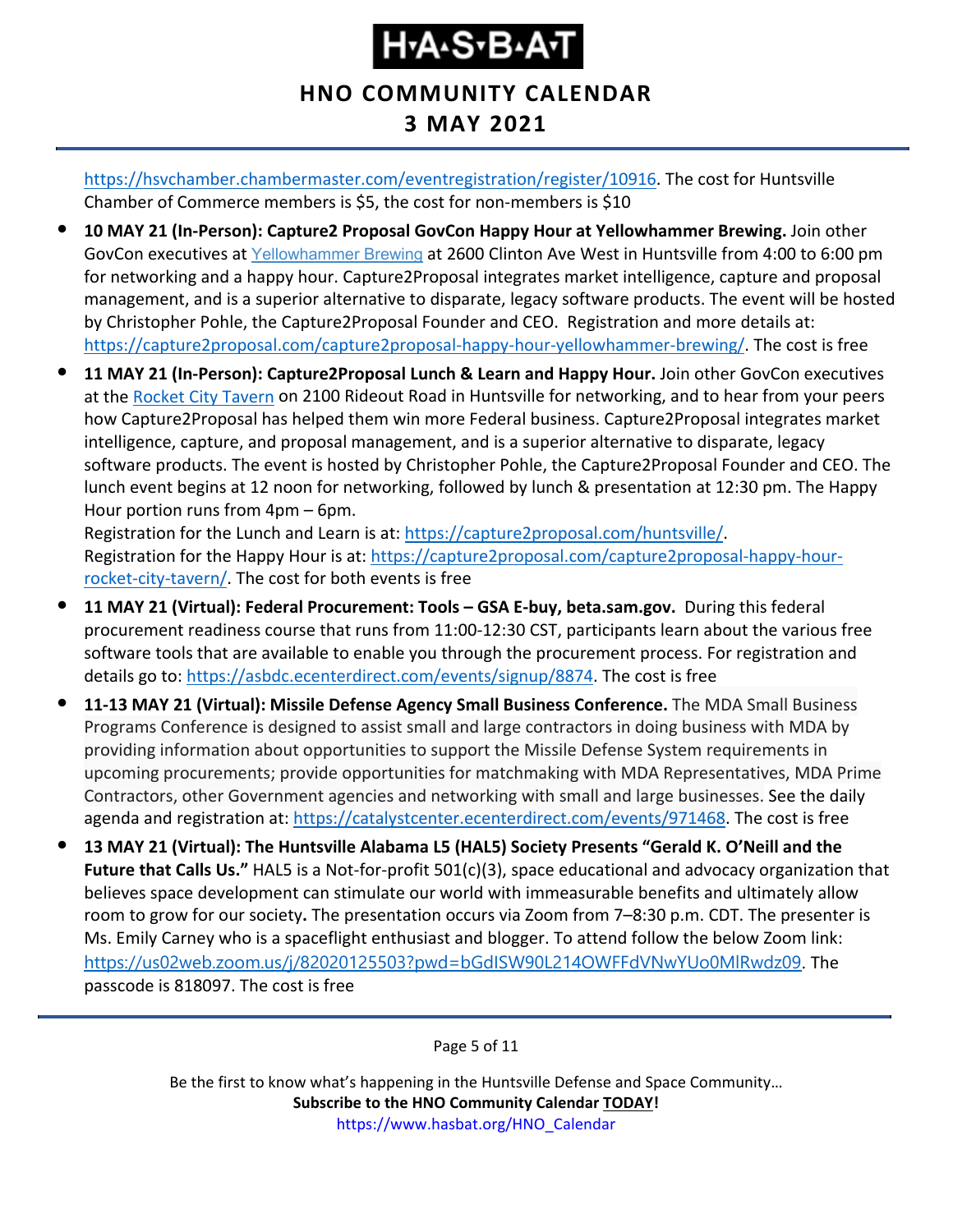**HNO COMMUNITY CALENDAR**

# **3 MAY 2021**

• **25 MAY 21 (Virtual): Federal Procurement: SBA Certifications.** During this federal procurement readiness course that runs from 11:00-12:30 CST, participants learn about the various Small Business Administration (SBA) certification programs, how they can help your small business. For registration and details go to: [https://asbdc.ecenterdirect.com/events/signup/8875.](https://asbdc.ecenterdirect.com/events/signup/8875) The cost is free

## <span id="page-5-0"></span>**ADVANCED PLANNING 2021 – 2022 NEAR TERM JUNE – JULY 2021:**

- **3 JUN 21 (In Person): HASBAT Membership Luncheon**. HASBAT sponsors a membership luncheon from 11:30 – 1:00 PM at the Jackson Center. The guest speaker is COL Guy Yelverton III, the PM for Strategic and Operational Rockets and Missiles. See [www.hasbat.org/events](http://www.hasbat.org/events)
- **21-22 JUN 21 (In Person): Aircraft Survivability Equipment Symposium**, Kissimee, FL. For registration go to:<https://s7.goeshow.com/aaaa/missionsolutions/2021/registration.cfm>
- **23 JUN 21 (TBD): Huntsville Chamber of Commerce Best Places to Work Awards**, Von Braun Center
- **8 JUL 21 (In Person): HASBAT Membership Breakfast.** HASBAT sponsors a membership breakfast from 7:00 - 8:30 AM at the Jackson Center. See [www.hasbat.org/events](http://www.hasbat.org/events)

#### **LONGER TERM AUGUST 2021+**

- **5 AUG 21 (In Person): HASBAT Membership Luncheon**. HASBAT sponsors a membership luncheon from 11:30 – 1:00 PM at the Jackson Center. See [www.hasbat.org/events](http://www.hasbat.org/events)
- **10-12 AUG 21 (In Person and Virtual): Space and Missile Defense Symposium**. The theme is: Integration of Space and Missile Defense Capabilities Across All Domains. Registration link is at: [https://www.smdsymposium.org.](https://www.smdsymposium.org/)
- **17-18 AUG 21 (In Person): 32nd AUVSI Pathfinder Chapter Symposium.** This two-day event is open to the public at the Huntsville Space and Rocket Center and is the place to be to learn about the history of unmanned systems, emerging requirements, and future funding. For more information and registration see: [https://auvsipathfinder.com](https://auvsipathfinder.com/)
- **28-30 SEP 21 (In Person): National Cyber Summit**, Von Braun Center South Hall, 700 Monroe Street, Huntsville AL 35801, More information at [www.nationalcybersummit.com.](http://www.nationalcybersummit.com/)
- **15-17 NOV 21 (In Person): 2021 Joseph P. Cribbins Training, Equipping and Sustainment Symposium** "Synchronizing Across the Army Aviation Enterprise" at the Von Braun Center. It is sponsored by the Army Aviation Association of America. For more information and registration go to: <https://s15.a2zinc.net/clients/aaaa/TASS2020/Public/Enter.aspx>

Page 6 of 11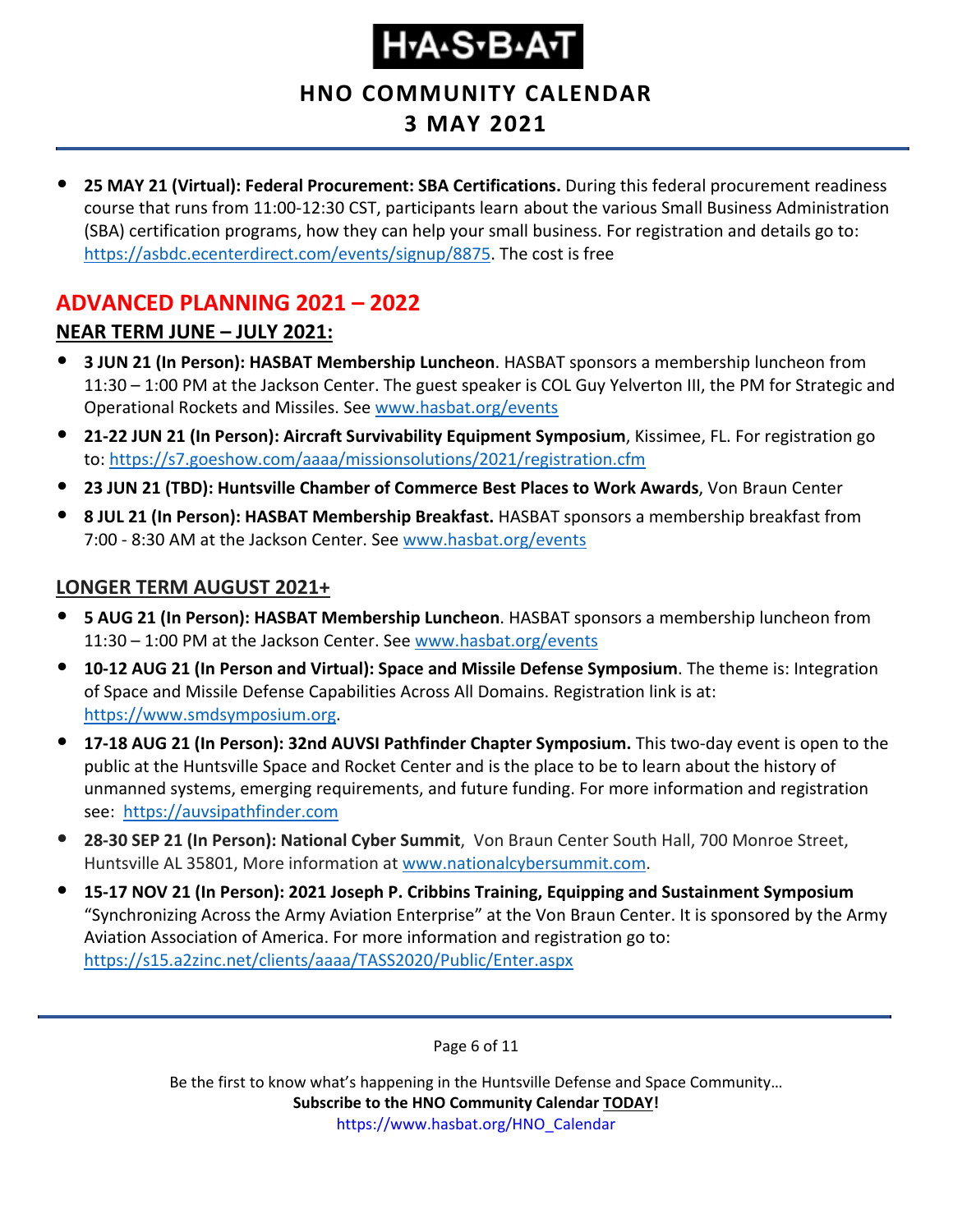# **Н-А-S-В-А-Т**

### **HNO COMMUNITY CALENDAR**

# **3 MAY 2021**

### <span id="page-6-0"></span>**UPCOMING JOB FAIRS**

- Huntsville Chamber of Commerce Job Fair Link: [https://hsvchamber.org/departments/workforce](https://hsvchamber.org/departments/workforce-education/career-fairs/)[education/career-fairs/](https://hsvchamber.org/departments/workforce-education/career-fairs/)
- Huntsville Job Fairs Google Link: [https://www.google.com/search?source=hp&ei=tIkWXYqcBLGOggf1qamIBw&q=huntsville+job+fairs&oq=](https://www.google.com/search?source=hp&ei=tIkWXYqcBLGOggf1qamIBw&q=huntsville+job+fairs&oq=huntsville+job+fairs&gs_l=psy-ab.3..0j0i22i30l2.1976.6389..6885...1.0..0.106.1483.20j1......0....1..gws-wiz.....8..35i39j0i131j0i20i263.QNPeuRdHMI0&ibp=htl;jobs&sa=X&ved=2ahUKEwjd5q25ko3jAhXmUt8KHWsmB5MQiYsCKAF6BAgFEBA#fpstate=tldetail&htidocid=pbp-9beJRfv9iMRDAAAAAA%3D%3D&htivrt=jobs) [huntsville+job+fairs&gs\\_l=psy-ab.3..0j0i22i30l2.1976.6389..6885...1.0..0.106.1483.20j1......0....1..gws](https://www.google.com/search?source=hp&ei=tIkWXYqcBLGOggf1qamIBw&q=huntsville+job+fairs&oq=huntsville+job+fairs&gs_l=psy-ab.3..0j0i22i30l2.1976.6389..6885...1.0..0.106.1483.20j1......0....1..gws-wiz.....8..35i39j0i131j0i20i263.QNPeuRdHMI0&ibp=htl;jobs&sa=X&ved=2ahUKEwjd5q25ko3jAhXmUt8KHWsmB5MQiYsCKAF6BAgFEBA#fpstate=tldetail&htidocid=pbp-9beJRfv9iMRDAAAAAA%3D%3D&htivrt=jobs)[wiz.....8..35i39j0i131j0i20i263.QNPeuRdHMI0&ibp=htl;jobs&sa=X&ved=2ahUKEwjd5q25ko3jAhXmUt8KH](https://www.google.com/search?source=hp&ei=tIkWXYqcBLGOggf1qamIBw&q=huntsville+job+fairs&oq=huntsville+job+fairs&gs_l=psy-ab.3..0j0i22i30l2.1976.6389..6885...1.0..0.106.1483.20j1......0....1..gws-wiz.....8..35i39j0i131j0i20i263.QNPeuRdHMI0&ibp=htl;jobs&sa=X&ved=2ahUKEwjd5q25ko3jAhXmUt8KHWsmB5MQiYsCKAF6BAgFEBA#fpstate=tldetail&htidocid=pbp-9beJRfv9iMRDAAAAAA%3D%3D&htivrt=jobs) [WsmB5MQiYsCKAF6BAgFEBA#fpstate=tldetail&htidocid=pbp-9beJRfv9iMRDAAAAAA%3D%3D&htivrt=jobs](https://www.google.com/search?source=hp&ei=tIkWXYqcBLGOggf1qamIBw&q=huntsville+job+fairs&oq=huntsville+job+fairs&gs_l=psy-ab.3..0j0i22i30l2.1976.6389..6885...1.0..0.106.1483.20j1......0....1..gws-wiz.....8..35i39j0i131j0i20i263.QNPeuRdHMI0&ibp=htl;jobs&sa=X&ved=2ahUKEwjd5q25ko3jAhXmUt8KHWsmB5MQiYsCKAF6BAgFEBA#fpstate=tldetail&htidocid=pbp-9beJRfv9iMRDAAAAAA%3D%3D&htivrt=jobs)

Page 7 of 11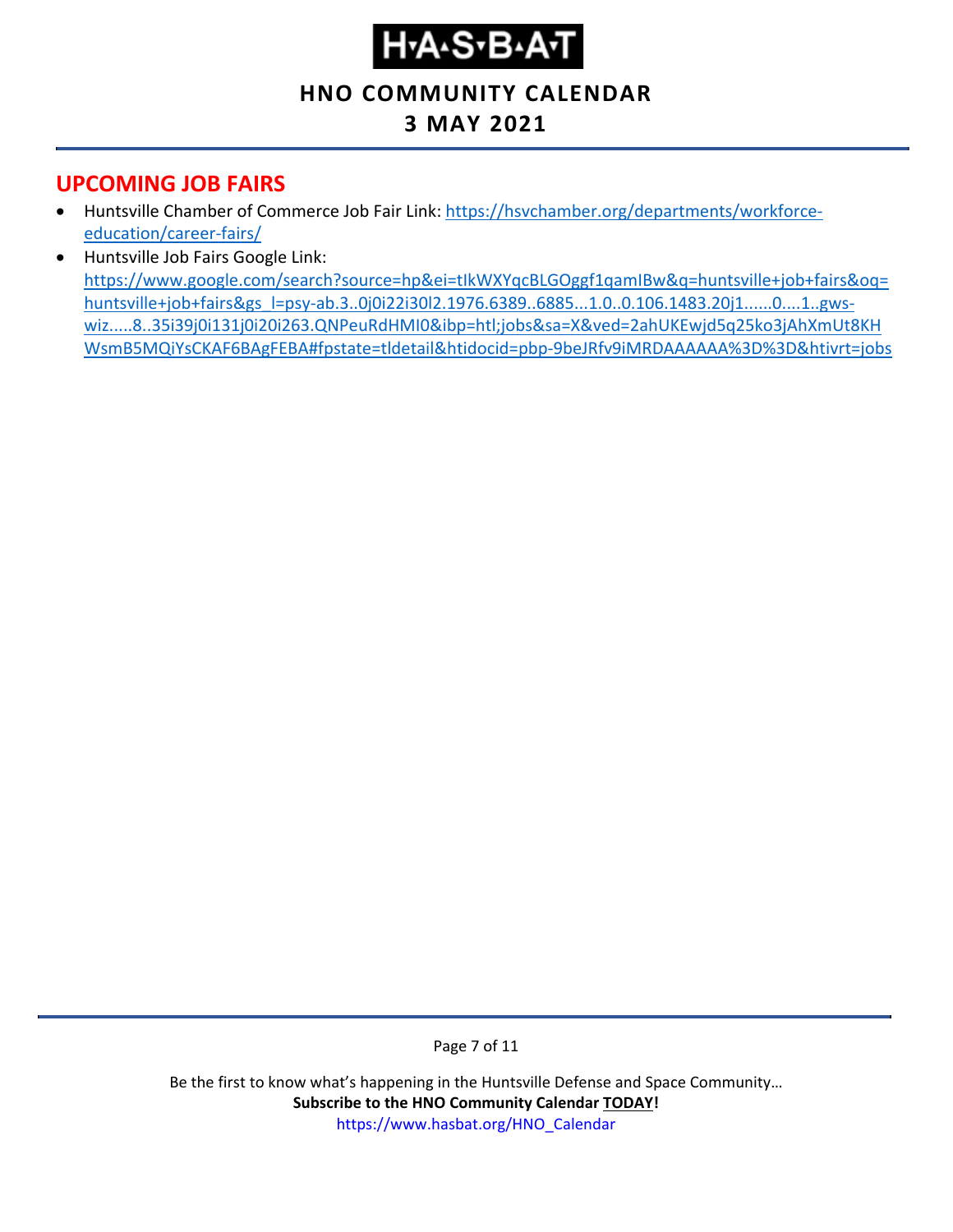**HNO COMMUNITY CALENDAR**

### **3 MAY 2021**

#### <span id="page-7-0"></span>**HUNTSVILLE / MADISON SCHOOL DATES FOR 2020 – 2021**



As of 6/4/2020

#### Page 8 of 11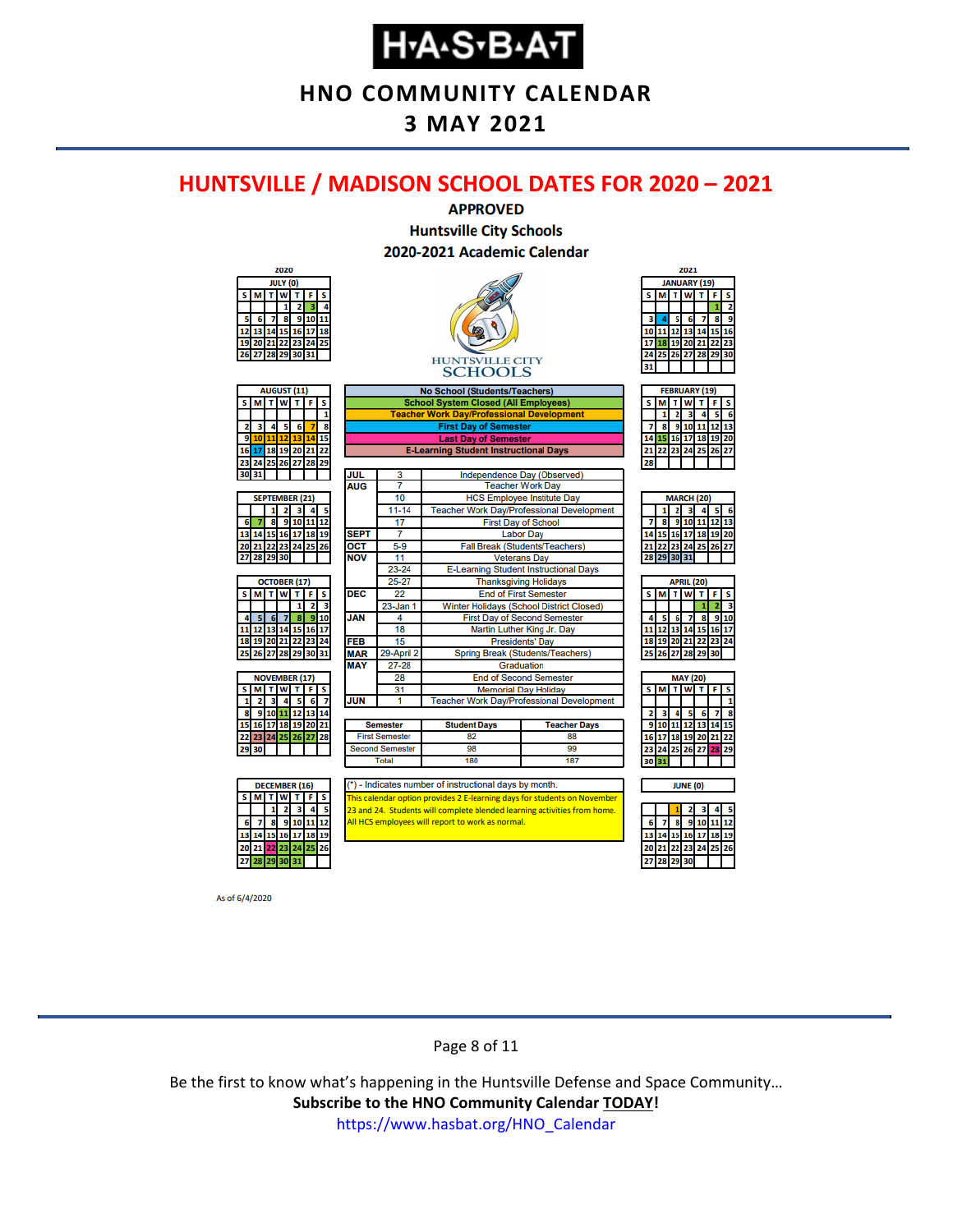**HNO COMMUNITY CALENDAR**

## **3 MAY 2021**

### **MADISON CITY SCHOOLS CALENDAR**

2020-2021 211 Celtic Drive Madison, AL 35758

FAX: 256-464-8291



Page 9 of 11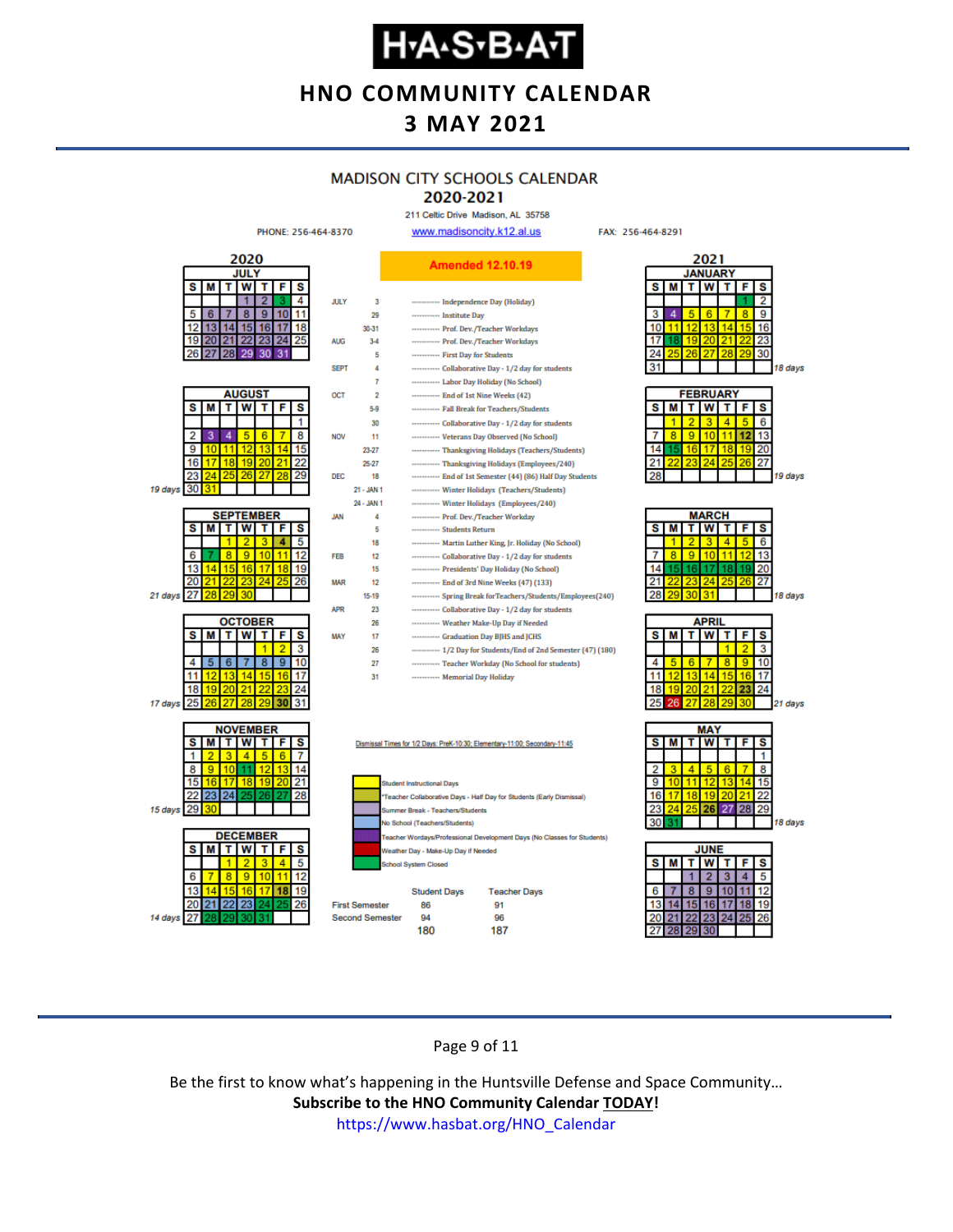# **Н-А-S-В-А-Т**

**HNO COMMUNITY CALENDAR**

### **3 MAY 2021**

#### **MADISON COUNTY SCHOOLS CALENDAR**

#### 2020-2021

**FIRST SEMESTER - 88 DAYS** 

www.mcssk12.org

Phone: 256-852-2557

| 2020        |    |    |                |       |    |    |  |  |
|-------------|----|----|----------------|-------|----|----|--|--|
| <b>JULY</b> |    |    |                |       |    |    |  |  |
| S<br>s<br>F |    |    |                |       |    |    |  |  |
|             |    |    |                | 2     |    |    |  |  |
| 5           | 6  |    | 8              | ٥     |    |    |  |  |
| 12          | 13 |    | 5              | 16    |    | 18 |  |  |
| 19          | 20 | 21 |                | 22 23 | 24 | 25 |  |  |
|             |    |    | 26 27 28 29 30 |       | 31 |    |  |  |

|    | <b>AUGUST</b> |              |                   |    |    |    |  |  |  |
|----|---------------|--------------|-------------------|----|----|----|--|--|--|
| s  | М             | W<br>F<br>T. |                   |    |    |    |  |  |  |
|    |               |              |                   |    |    |    |  |  |  |
| 2  | 3             | 4            | 5                 | 6  |    | 8  |  |  |  |
| 9  | 10            | 11           | $12 \overline{ }$ | 13 | Δ  | 15 |  |  |  |
| 16 | 17            | 18           | 19 20             |    | 21 | 22 |  |  |  |
| 23 | 24            |              | 25 26 27          |    | 28 | 29 |  |  |  |
| 30 | 31            |              |                   |    |    |    |  |  |  |

| <b>SEPTEMBER</b> |    |                  |          |  |    |    |  |  |  |
|------------------|----|------------------|----------|--|----|----|--|--|--|
| s                | М  | W<br>F<br>S<br>т |          |  |    |    |  |  |  |
|                  |    |                  | 2        |  |    |    |  |  |  |
| 6                |    | 8                | ٥        |  |    | 12 |  |  |  |
| 13               |    | 15 <sup>1</sup>  | 16       |  | 18 | g  |  |  |  |
| 20               | 21 |                  | 22 23 24 |  | 25 | 26 |  |  |  |
| 27               | 28 | 29 <sub>1</sub>  | 30       |  |    |    |  |  |  |







| AUG 5-7          |    |                | Staff Development / Workday                  |  |  |  |  |
|------------------|----|----------------|----------------------------------------------|--|--|--|--|
|                  |    | $10 - 18$      | Staff Development / Workday                  |  |  |  |  |
|                  | 19 |                | <b>First Day of School</b>                   |  |  |  |  |
| SEP <sub>7</sub> |    |                | <b>Labor Day</b>                             |  |  |  |  |
| OCT 5-9          |    |                | Fall Break (Students/Teachers)               |  |  |  |  |
|                  |    | $8 - 9$        | Fall Break (employees)                       |  |  |  |  |
| <b>NOV 11</b>    |    |                | <b>Veteran's Day</b>                         |  |  |  |  |
|                  |    | 24 - 27        | Thanksgiving Break (Students/Teachers)       |  |  |  |  |
|                  |    | $25 - 27$      | <b>Thanksgiving Break (employees)</b>        |  |  |  |  |
|                  |    | DEC 22 - Jan 1 | <b>Winter Break</b>                          |  |  |  |  |
|                  |    |                |                                              |  |  |  |  |
|                  |    |                | <b>SECOND SEMESTER - 88 DAYS</b>             |  |  |  |  |
|                  |    |                |                                              |  |  |  |  |
| <b>JAN</b>       | 18 |                | Martin Luther King Jr Day                    |  |  |  |  |
|                  | 19 |                | <b>Second Semester Begins</b>                |  |  |  |  |
| <b>FEB</b> 15    |    |                | <b>President's Day</b>                       |  |  |  |  |
|                  |    | MAR 29 - APR 2 | Spring Break (Students/Teachers)             |  |  |  |  |
| APR 1 -2         |    |                | Spring Break (Employees)                     |  |  |  |  |
| MAY 25 -26       |    |                | <b>GRADUATIONS</b>                           |  |  |  |  |
|                  | 28 |                | <b>Last Day of School</b>                    |  |  |  |  |
|                  | 31 |                | <b>Memorial Day</b>                          |  |  |  |  |
| <b>JUN</b>       | -1 |                | <b>Teacher Workdays</b>                      |  |  |  |  |
|                  |    |                |                                              |  |  |  |  |
|                  |    |                | <b>Progress Report and Report Card Dates</b> |  |  |  |  |
|                  |    | Grading        | Progress<br>Report                           |  |  |  |  |
|                  |    | Period         | Report<br>Card                               |  |  |  |  |
|                  |    | 1              | 9/17/2020<br>10/29/2020                      |  |  |  |  |
|                  |    | 2              | 12/1/2020<br>1/21/2021                       |  |  |  |  |
|                  |    | 3              | 2/18/2021<br>3/25/2021                       |  |  |  |  |
|                  |    | 4              | 4/29/2021<br>6/3/2021                        |  |  |  |  |



| 2021 |                |    |    |    |    |    |  |  |  |  |
|------|----------------|----|----|----|----|----|--|--|--|--|
|      | <b>JANUARY</b> |    |    |    |    |    |  |  |  |  |
| S    | W<br>s<br>F    |    |    |    |    |    |  |  |  |  |
|      |                |    |    |    |    | 2  |  |  |  |  |
| 3    |                | 5  | 6  |    | g  |    |  |  |  |  |
| 10   |                | 12 | 13 | 14 | 15 | 16 |  |  |  |  |
|      |                | 19 | 20 | 21 | 22 | 23 |  |  |  |  |
| 24   | 25             | 26 | 27 | 28 | 29 | 30 |  |  |  |  |
| 31   |                |    |    |    |    |    |  |  |  |  |
|      |                |    |    |    |    |    |  |  |  |  |

| <b>FEBRUARY</b> |   |    |                 |    |    |    |  |  |
|-----------------|---|----|-----------------|----|----|----|--|--|
| S               |   |    | W               | т  | F  | s  |  |  |
|                 |   | 2  | 3               |    |    | ĥ  |  |  |
|                 | R | g) | 10              |    | 12 | 13 |  |  |
|                 |   | 16 | 17 <sup>1</sup> | 18 | 19 | 20 |  |  |
|                 |   |    | 23 24 25 26 27  |    |    |    |  |  |
|                 |   |    |                 |    |    |    |  |  |

| <b>MARCH</b> |                 |    |    |    |    |    |  |  |  |
|--------------|-----------------|----|----|----|----|----|--|--|--|
| s            | М               | T. | W  | т  | F  | s  |  |  |  |
|              |                 | 2  |    |    |    | 6  |  |  |  |
|              | 8               | 9  | 10 |    | 12 |    |  |  |  |
| 14           | 15 <sup>1</sup> | 16 | 17 | 18 | 19 | 20 |  |  |  |
| 21           | 22 <sub>1</sub> | 23 | 24 | 25 | 26 | 27 |  |  |  |
|              | 28 29 30 31     |    |    |    |    |    |  |  |  |
|              |                 |    |    |    |    |    |  |  |  |

| APRIL |          |                |   |    |    |    |  |  |  |
|-------|----------|----------------|---|----|----|----|--|--|--|
| s     | M        | т              | W | т  | F  | s  |  |  |  |
|       |          |                |   |    |    | 3  |  |  |  |
|       |          | 6              |   | 8  | 9  | 10 |  |  |  |
| 11    |          | 12 13 14       |   | 15 | 16 | 17 |  |  |  |
| 18    |          | 19 20 21 22 23 |   |    |    | 24 |  |  |  |
| 25    | 26 27 28 |                |   | 29 | 30 |    |  |  |  |
|       |          |                |   |    |    |    |  |  |  |





#### **QUESTIONS OR COMMENTS… EMAIL: [Calendar@HASBAT.org](mailto:calendar@hasbat.org)**

Page 10 of 11